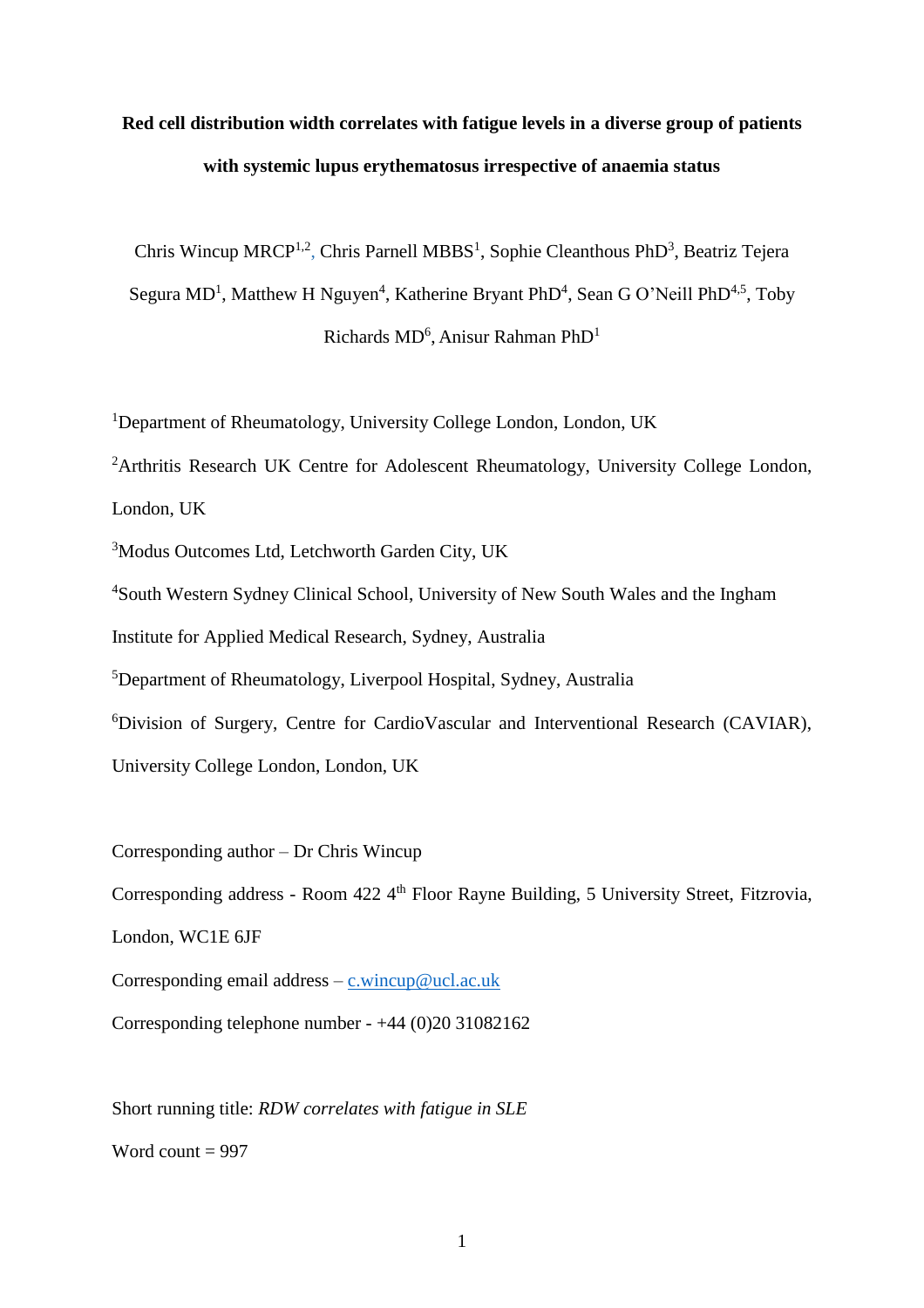# **ABSRACT**

**Objectives:** Fatigue remains a debilitating feature of systemic lupus erythematosus (SLE). Although in some cases this may be the result of intercurrent fibromyalgia, mood disorder or untreated metabolic syndrome, in many cases the cause is unclear. The aim of this study was to investigate the relationship between fatigue and red cell distribution width (RDW), a measure of variability in erythrocyte size and volume.

**Method:** A total of 225 patients were recruited from three clinics in England and Australia. Patients completed the Functional Assessment of Chronic Illness Therapy (FACIT) Fatigue Score or 12-item Short Form survey (SF-12) to measure fatigue, which was compared with RDW and haemoglobin. In a subgroup of 72 patients, markers of disease activity were also assessed for correlation with fatigue using univariate and multivariate analysis with fatigue as the dependent variable.

**Results:** In all three groups, significant correlations between fatigue and RDW were observed  $(p<0.001; p=0.02; p<0.001$  respectively) and this was preserved in multivariate analysis. There was no correlation between fatigue and haemoglobin in two groups (with the correlation between RDW and fatigue remaining significant in non-anaemic patients in the third group). In subgroup analysis, fatigue was not associated with any measures of disease activity.

**Conclusions:** We report a reproducible, statistically significant association between RDW and fatigue levels in a diverse population of patients with SLE. The findings of this study raise the possibility of a potential novel biological basis for fatigue in those in whom there is a lack of an alternate explanation.

# **KEY WORDS**

1. Systemic lupus erythematosus, 2. Fatigue, 3. Quality of life, 4. Inflammation, 5. Anaemia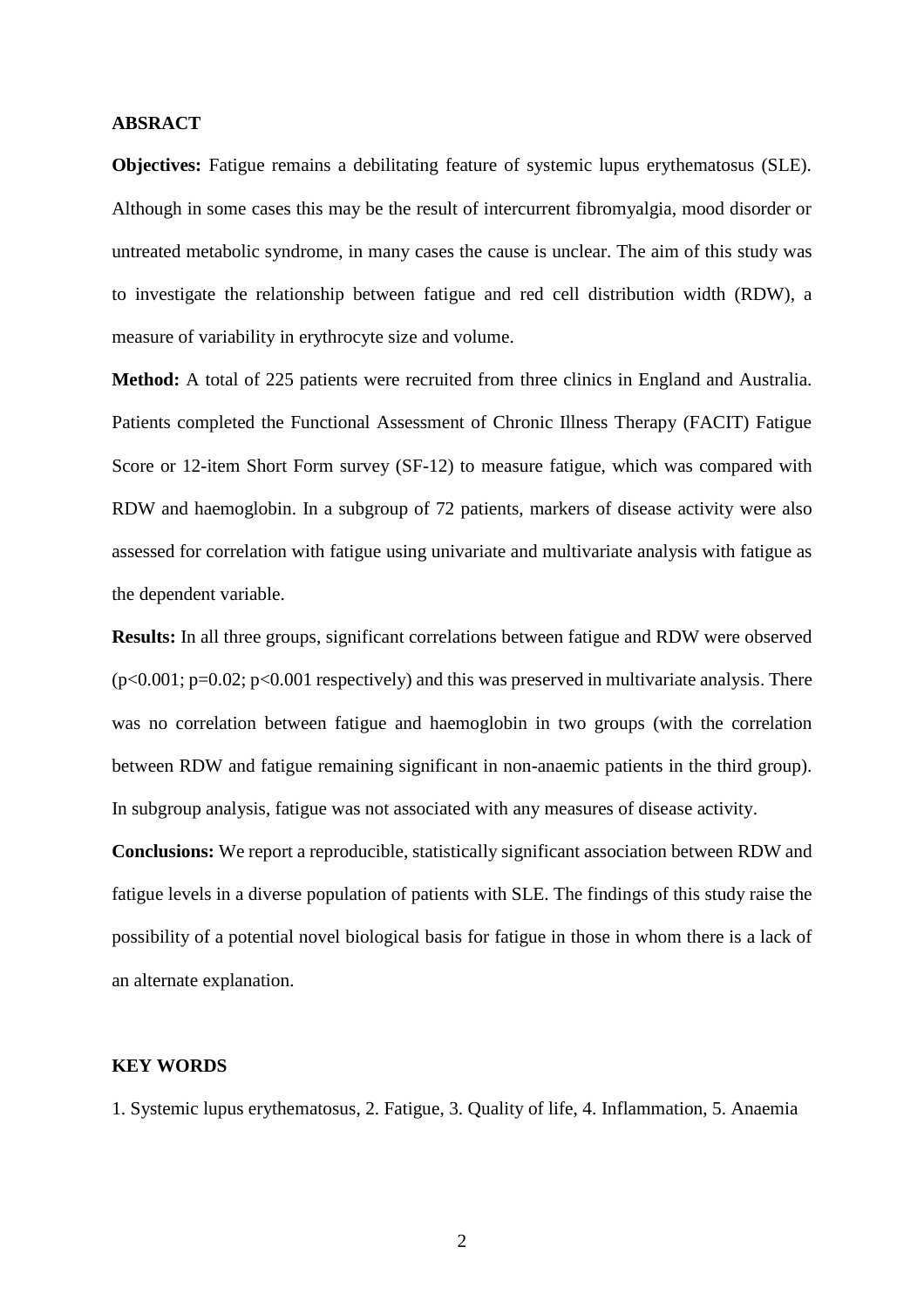#### **INTRODUCTION**

The majority of patients with systemic lupus erythematosus (SLE) report fatigue with 80-90% describing this as the single most debilitating symptom[1, 2]. Previous studies have found no apparent correlation between fatigue and disease activity[3]. The cause of fatigue in SLE is poorly understood and poses significant challenges for both patient and clinician. Fibromyalgia<sup>[4]</sup>, depression<sup>[5]</sup> and metabolic disorders (such as hypothyroidism)<sup>[6]</sup> can all lead to fatigue and are commonly seen in SLE. However, in a large number of cases the cause is unexplained, thus representing a significant area of unmet need.

Red cell distribution width (RDW), a measure of variation in erythrocyte size and volume, has been found to be higher in patients with SLE than healthy controls[7] and shown to correlate with erythrocyte sedimentation rate (ESR), C-reactive protein (CRP) and SLE Disease Activity Index 2000 (SLEDAI-2K)[8]. Furthermore, elevated RDW at diagnosis of SLE has been reported to predict poorer clinical outcomes[9]. In this study, we aimed to investigate whether there is an association between RDW and fatigue in patients with SLE for the first time.

#### **METHODS**

#### **Patient recruitment**

Three groups of patients were recruited from specialist Lupus Clinics in London (United Kingdom) and Sydney (Australia). All eligible participants fulfilled American College of Rheumatology (ACR) criteria and provided informed consent.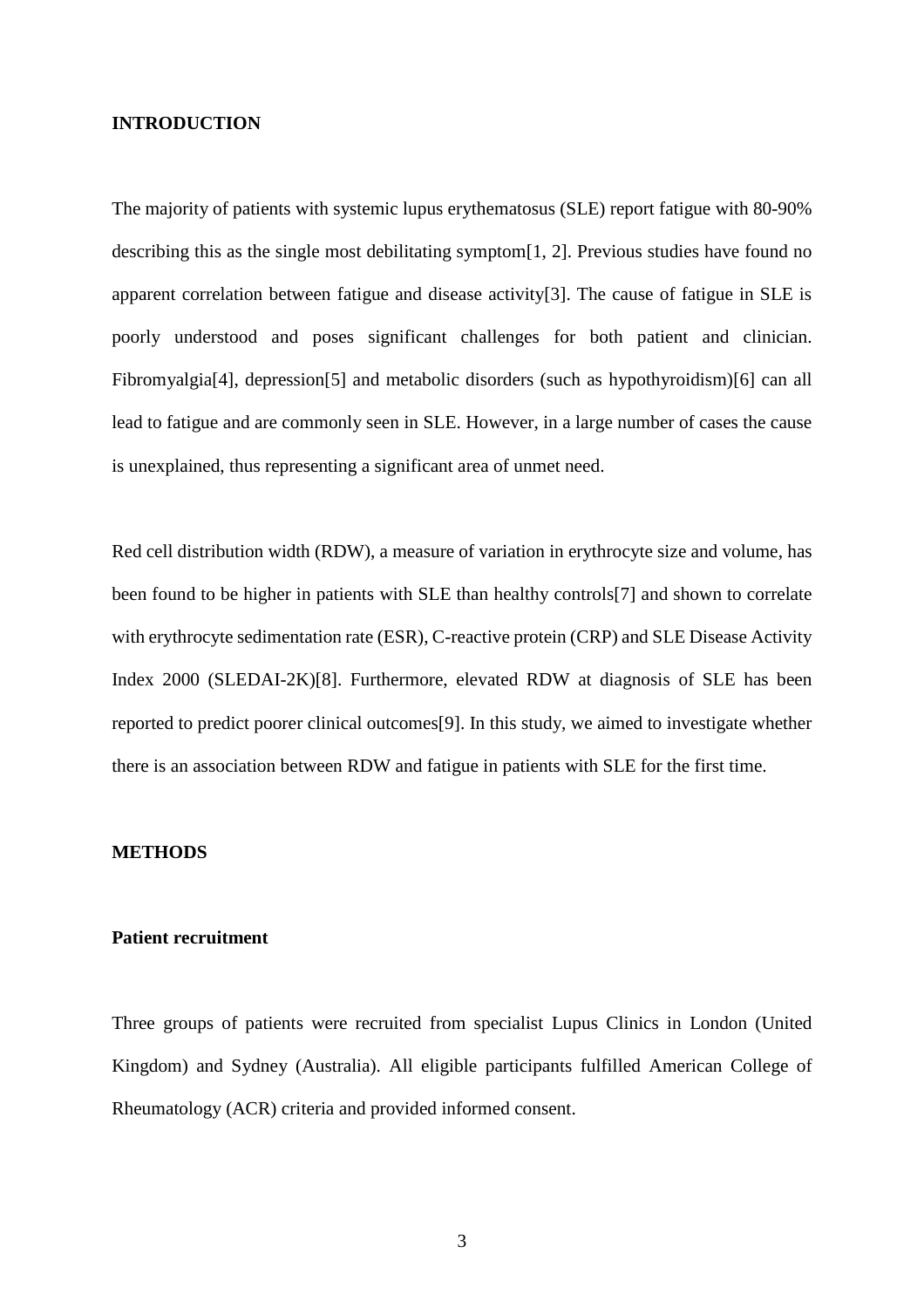#### **Group 1 (test group)**

Patients with juvenile-onset lupus (diagnosed before the age of 16) were recruited from the Young Adult Lupus Clinic at University College London Hospital (UCLH), UK. Fatigue was measured using the validated Functional Assessment of Chronic Illness Therapy (FACIT) Fatigue score v4. This 13-domain questionnaire generates a numerical score (0-52), where a lower score represents more fatigue. Haemoglobin (Hb), RDW and markers of disease activity including ESR, Complement C3 (C3), double-stranded DNA binding (dsDNA), CRP and SLEDAI-2K were recorded at the same visit. Anaemia was defined as per World Health Organisation (WHO) guidance (Hb <120 g/L in women and <130 g/L in men).

# **Group 2 (validation group)**

Patients with adult-onset SLE were recruited from the UCLH Adult Lupus Clinic and completed the 12-item Short Form survey v2 (SF-12). This validated quality of life questionnaire consists of 12 items across 8 domains including one specifically relating to vitality. Responses are transformed to a numerical scale (0-100) with a lower vitality score indicative of higher levels of fatigue. As with Group 1, Hb and RDW were collected.

#### **Group 3 (second validation group)**

Patients with adult-onset lupus were prospectively recruited from the Lupus Clinic at Liverpool Hospital, Sydney (Australia). Fatigue was measured using the FACIT Fatigue score (as in Group 1) and Hb and RDW were recorded.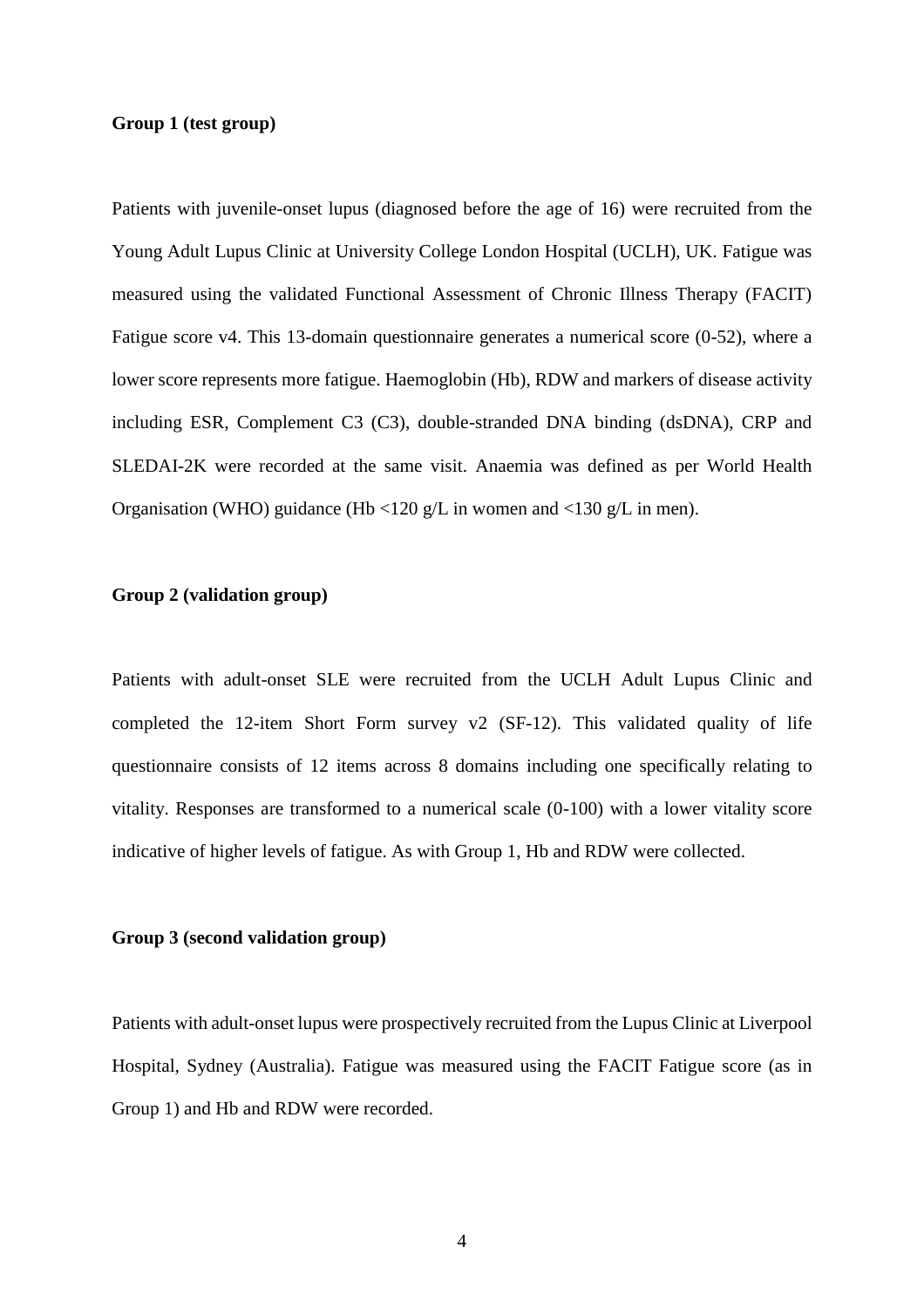#### **Statistical analysis**

Spearman's rank or Pearson's correlation were used to determine significance between independent variables. T-test or Mann Whitney test were used for comparisons between two groups. In Group 1, multivariate linear regression analysis was conducted with FACIT Fatigue score as the dependent variable. RDW and markers of disease activity (dsDNA, C3, ESR, CRP and SLEDAI-2K) were independent variables.

#### **RESULTS**

# **Patient demographics**

A total of 225 patients were recruited across the three groups. Demographic details are summarised in Table 1. The defined upper limit of the normal range for RDW in the UK based groups was higher  $(11.5-14.5\%)$  than those used in the Australian group  $(11.6-14.0\%)$ . A statistically significant difference was seen in RDW between the two UK based groups and the Australian group, likely to be representative of this inter-laboratory variation.

## **Variables associated with fatigue in Group 1**

As shown in Figure 1a, FACIT Fatigue score correlated negatively with RDW ( $p<0.001$ ;  $r=$  -0.44). A correlation between FACIT and Hb was also noted, although to a lesser degree  $(p=0.01; r=.0.30)$ . Therefore, to assess if the correlation between RDW and FACIT remained independent of anaemia status, those who were anaemic were excluded (n=21). The correlation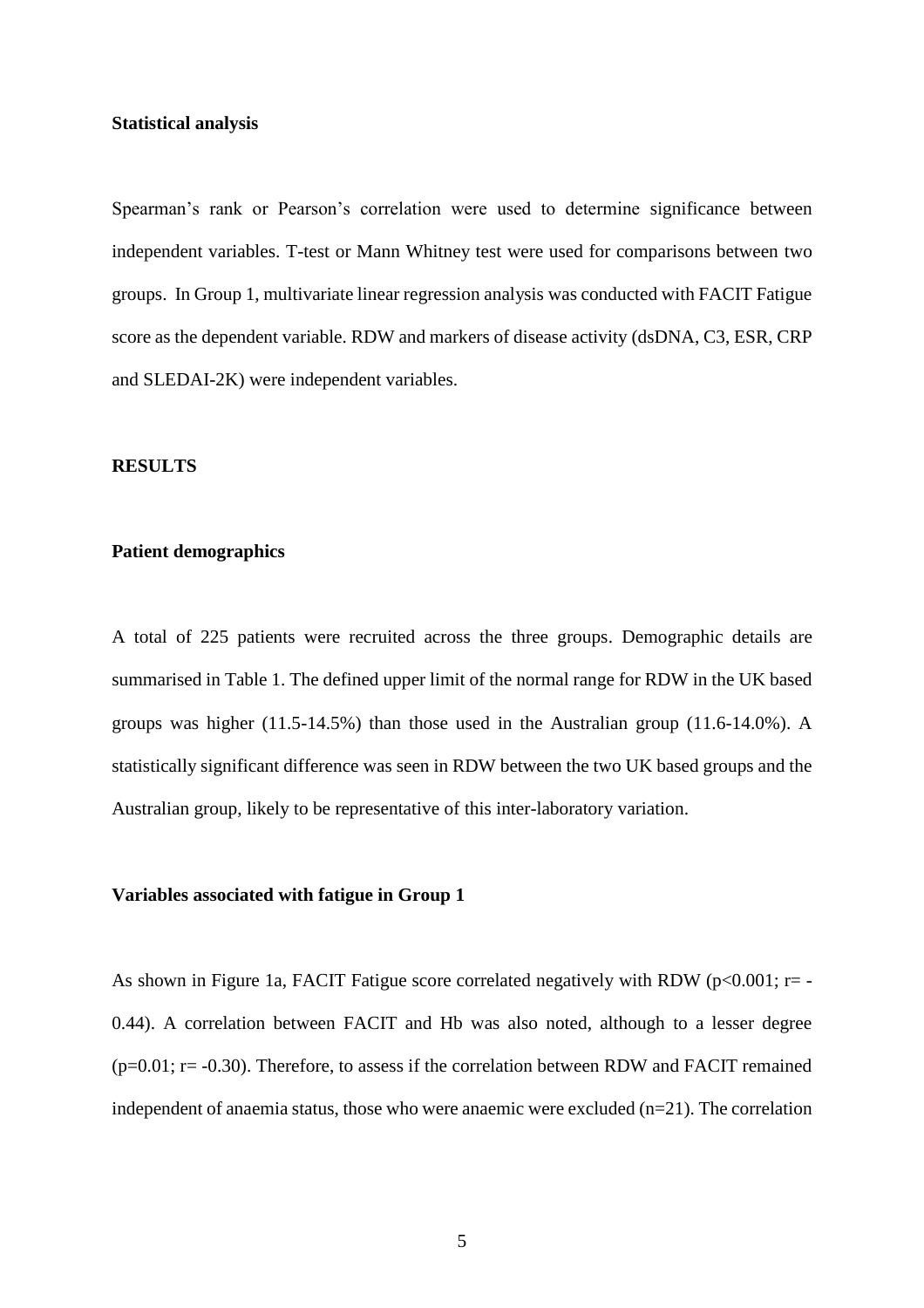between FACIT and RDW remained significant in non-anaemic patients (n=51; p=0.001; r= -0.44).

FACIT Fatigue score did not correlate with C3 (p=0.17), dsDNA binding (p=0.40), CRP  $(p=0.10)$  or SLEDAI-2K  $(p=0.60)$  by univariate analysis. A borderline correlation was seen with ESR ( $p=0.05$ ;  $r=-0.23$ ). After adjusting for disease activity in multivariate analysis, only RDW (p=0.02) and ESR (p=0.03) were independently associated with FACIT Fatigue score.

#### **Validation groups**

Figure 1b shows that in Group 2 Vitality scores also correlated negatively with RDW (p=0.02;  $r=-0.23$ ) although there was no statistically significant association with Hb ( $p=0.25$ ). In Group 3, FACIT Fatigue score again correlated with RDW ( $p=0.03$ ;  $r=-0.32$ ), as shown in Figure 1c. There was no correlation between FACIT Fatigue score and Hb (p=0.87).

#### **DISCUSSION**

In this study, we demonstrate for the first time, a significant correlation between fatigue and a biological marker in SLE. Our results demonstrate an association between elevated RDW and higher levels of fatigue in three groups of patients of varying age, ethnicity and disease duration in two countries. The results have been validated using two different fatigue scores. Our findings support previous evidence suggesting fatigue does not typically correlate with disease activity[3, 10].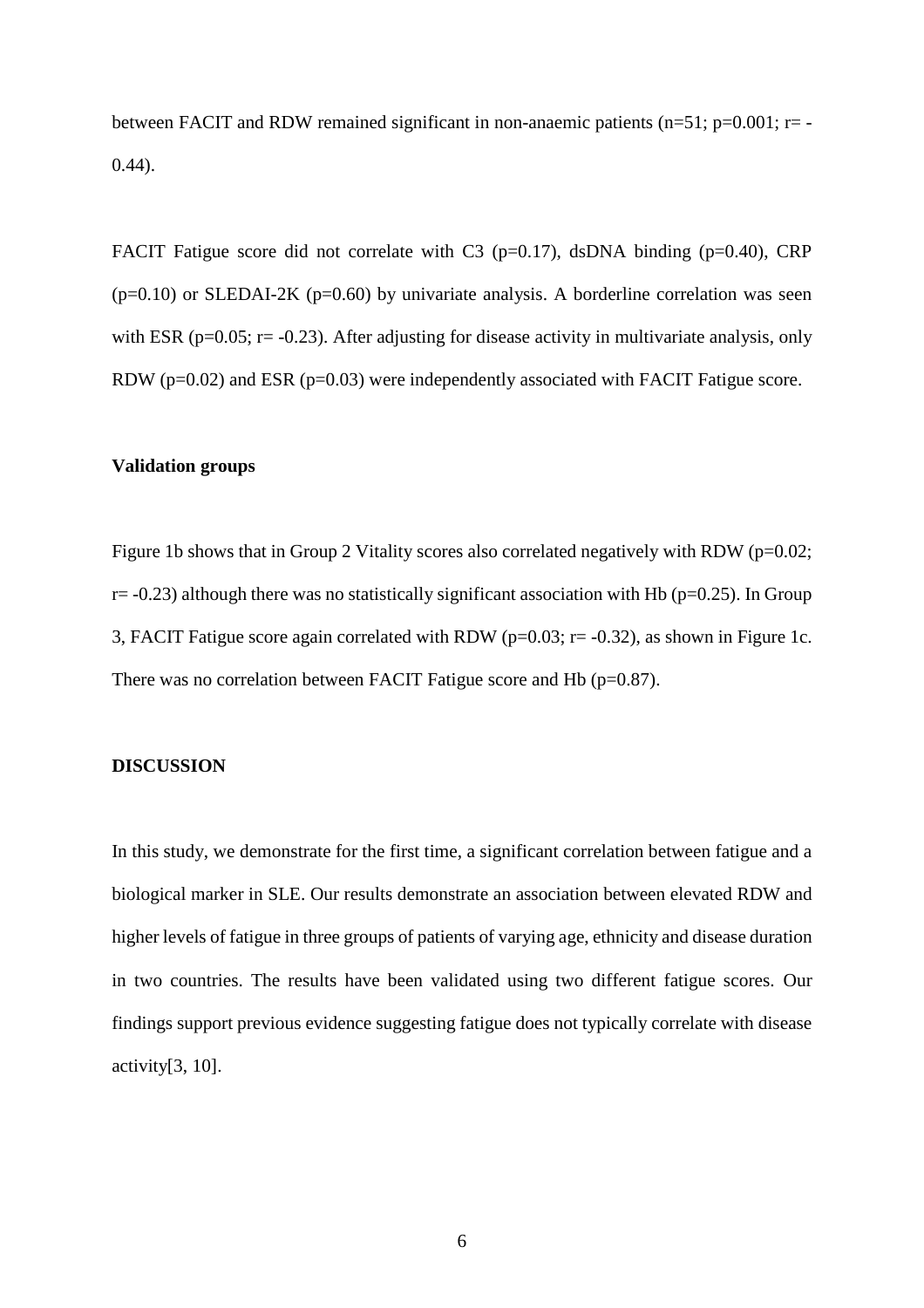An elevated RDW is commonly an early marker of iron deficiency[11], which is a welldescribed cause of fatigue, ultimately as a result of anaemia. However, our findings suggest that the correlation between fatigue and RDW is independent of Hb. Another possible explanation is Functional Iron Deficiency (FID), of which RDW has been suggested as a surrogate marker[12]. Compared with absolute iron deficiency, FID occurs in the context of normal iron concentrations, although iron cannot be mobilised or released from stores at an adequate rate to meet physiological demands. There is a growing evidence to support the role of FID in the pathogenesis of fatigue in a number of chronic conditions including malignancy, Parkinson's disease and cardiac failure.[13-15].

There are some limitations in this study. We appreciate fatigue is a heterogeneous symptom and contributory factors may include intercurrent mood disorders, fibromyalgia and sleep disturbance.

In conclusion, we report the novel findings of a large-scale study of a diverse group of patients with SLE that provides evidence supporting a possible biological basis for the pathogenesis of fatigue in a subgroup of patients.

## **ACKNOWLEDGEMENTS**

**Acknowledgements** We are grateful to all patients who participated in this study. Thanks to Dr Thomas McDonnell for critical reading and editing of the manuscript.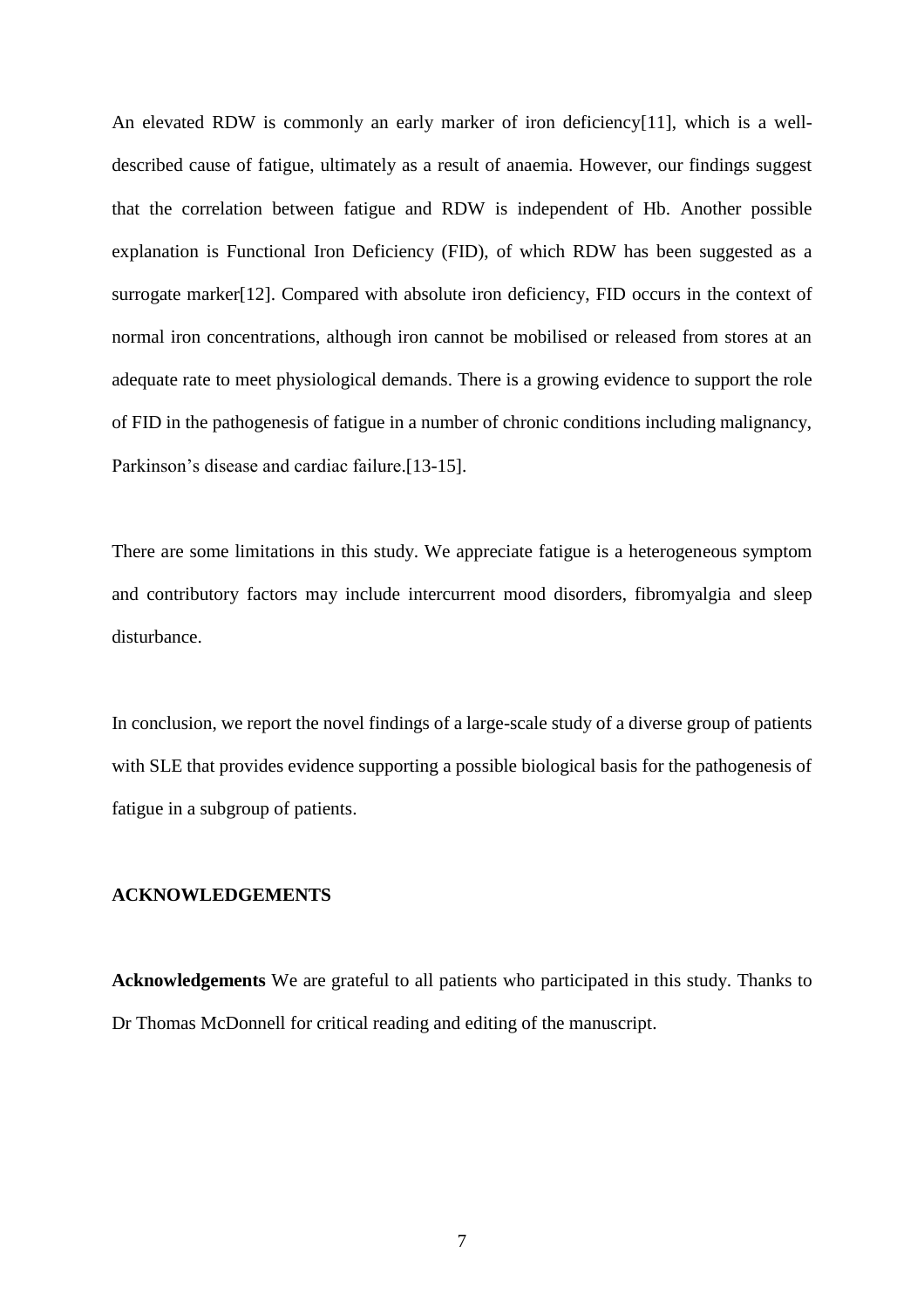**Funding** CW is supported by grants from Versus Arthritis [549143] and LUPUS UK [176255]. This work was carried out at a unit supported by the National Institute for Health Research University College London Hospitals Biomedical Research Centre

**Ethics approval** Fatigue data and samples from all patients were obtained with informed consent and after approval from local ethics committees in the UK (Ref 11/LO/0330 and Ref 11/WM/0033) and from the Research and Ethics Office, South Western Sydney Local Health District (Ethics Number SWSLHD HREC 10/23 Inflammatory Targets of SLE) in Australia. This study complies with the declaration of Helsinki.

**Contributors** CW, AR and TR were all involved in the conception and design of the study. CW collected all data relating to Group 1. SC and CP were involved in acquisition of data relating to Group 2. MN, KB and SO acquired data relating to Group 3. BT provided support with analysis and data interpretation. CW was responsible for drafting the manuscript and this was revised by all authors. All authors approved the final version to be published.

# **CONFLICTS OF INTEREST**

None declared

# **REFERENCES**

1. TENCH CM, MCCURDIE I, WHITE PD, et al.: The prevalence and associations of fatigue in systemic lupus erythematosus. Rheumatology 2000;39(11):1249-54.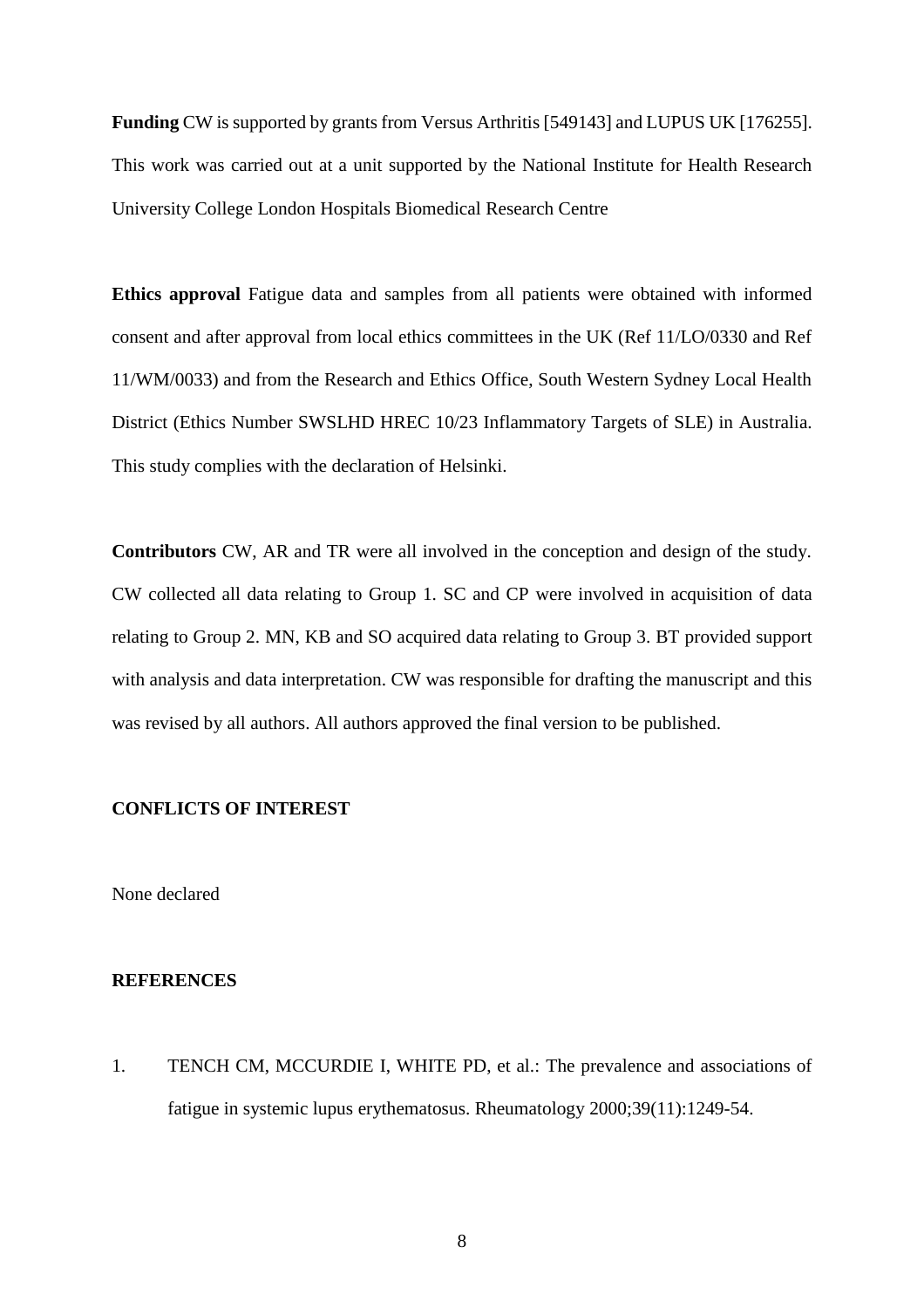- 2. FONSECA R, BERNARDES M, TERROSO G, et al.: Silent Burdens in Disease: Fatigue and Depression in SLE. Autoimmune Dis 2014;790724. doi: 10.1155/2014/790724
- 3. OMDAL R, MELLGREN SI, KOLDINGSNES W, et al.: Fatigue in patients with systemic lupus erythematosus: lack of associations to serum cytokines, antiphospholipid antibodies, or other disease characteristics. J Rheumatol 2002;29(3):482-6.
- 4. GILES I, ISENBERG DA.: Fatigue in primary Sjogren's syndrome: is there a link with the fibromyalgia syndrome? Ann Rheum Disease 2000;59(11):875-878
- 5. ARNAUD L, GAVAND PE, VOLL R, et al.: Predictors of fatigue and severe fatigue in a large international cohort of patients with systemic lupus erythematosus and a systematic review of the literature. Rheumatology 2018;[epub ahead of print] doi: 10.1093/rheumatology/key398
- 6. LUO W, MAO P, ZHANG L, YANG Z.: Association between systemic lupus erythematosus and thyroid dysfunction: a meta-analysis. Lupus 2018;27(13):2120- 2128. doi: 10.1177/0961203318805849
- 7. VAYA A, ALIS R, HERNANDEZ JL, et al.: RDW in patients with systemic lupus erythematosus. Influence of anaemia and inflammatory markers. Clin Hemorheol Microcirc 2013;54(3):333-9.
- 8. HU ZD, CHEN Y, ZHANG L, et al.: Red blood cell distribution width is a potential index to assess the disease activity of systemic lupus erythematosus. Clin Chim Acta 2013;425:202-5.
- 9. ZOU XL, LIN XJ, NI X, et al.: Baseline Red Blood Cell Distribution Width Correlates with Disease Activity and Therapeutic Outcomes in Patients with Systemic Lupus Erythematosus, Irrespective of Anemia Status. Clin Lab 2016;62(10):1841-1850.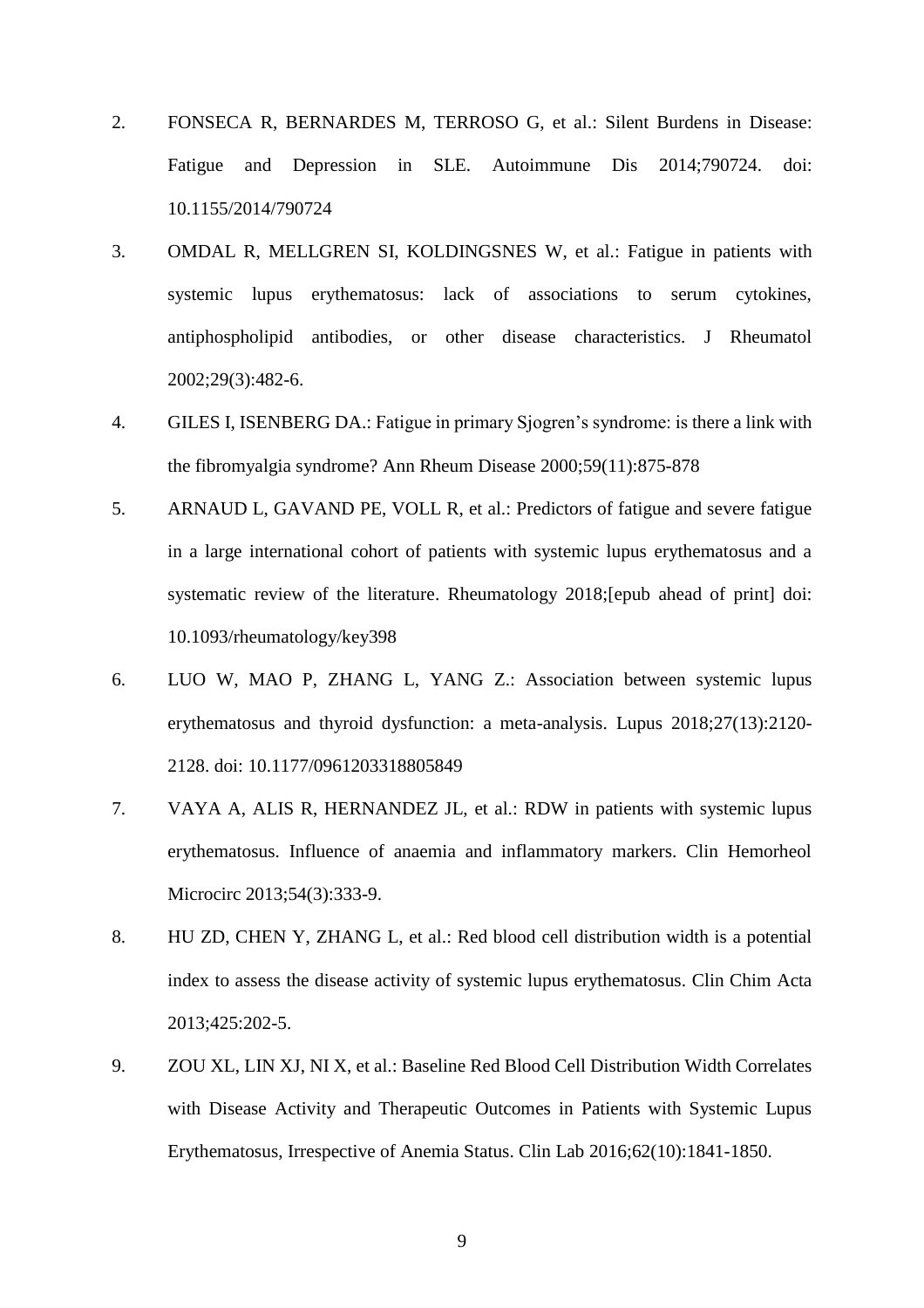- 10. AZIZODDIN DR, GANDHI N, WEINBERG S, et al.: Fatigue in systemic lupus erythematosis: the role of disease activity and its correlates. Lupus 2018;[epub ahead of print] doi: 10.1177/0961203318817826
- 11. BADRICK T, RICHARDSON AM, ARNOTT A, et al.: The early detection of anaemia and aetiology prediction through the modelling of red cell distribution width (RDW) in cross-sectional community patient data. Diagnosis (Berl) 2015;2(3):171-179. doi: 10.1515/dx-2015-0010
- 12. CHIARI MM, BAGNOLI R, DE LUCA PD, et al.: Influence of acute inflammation on iron and nutritional status indexes in older inpatients. J Am Geriatr Soc 1995;43(7):767- 771.
- 13. GRELLIER N, DERAY G, YOUSFI A, et al.: Functional iron deficiency, inflammation and fatigue after radiotherapy. Bull Cancer 2015;102(9):780-5.
- 14. COMIN-COLET J, ENJUANES C, GONZALEZ G, et al. Iron deficiency is a key determinant of health-related quality of life in patients with chronic heart failure regardless of anaemia status. Eur J Heart Fail 2013;15(10):1164-72.
- 15. ZUO LJ, YU SY, HU Y, et al. Serotonergic dysfunctions and abnormal iron metabolism: Relevant to mental fatigue of Parkinson disease. Sci Rep 2016;6(1):19.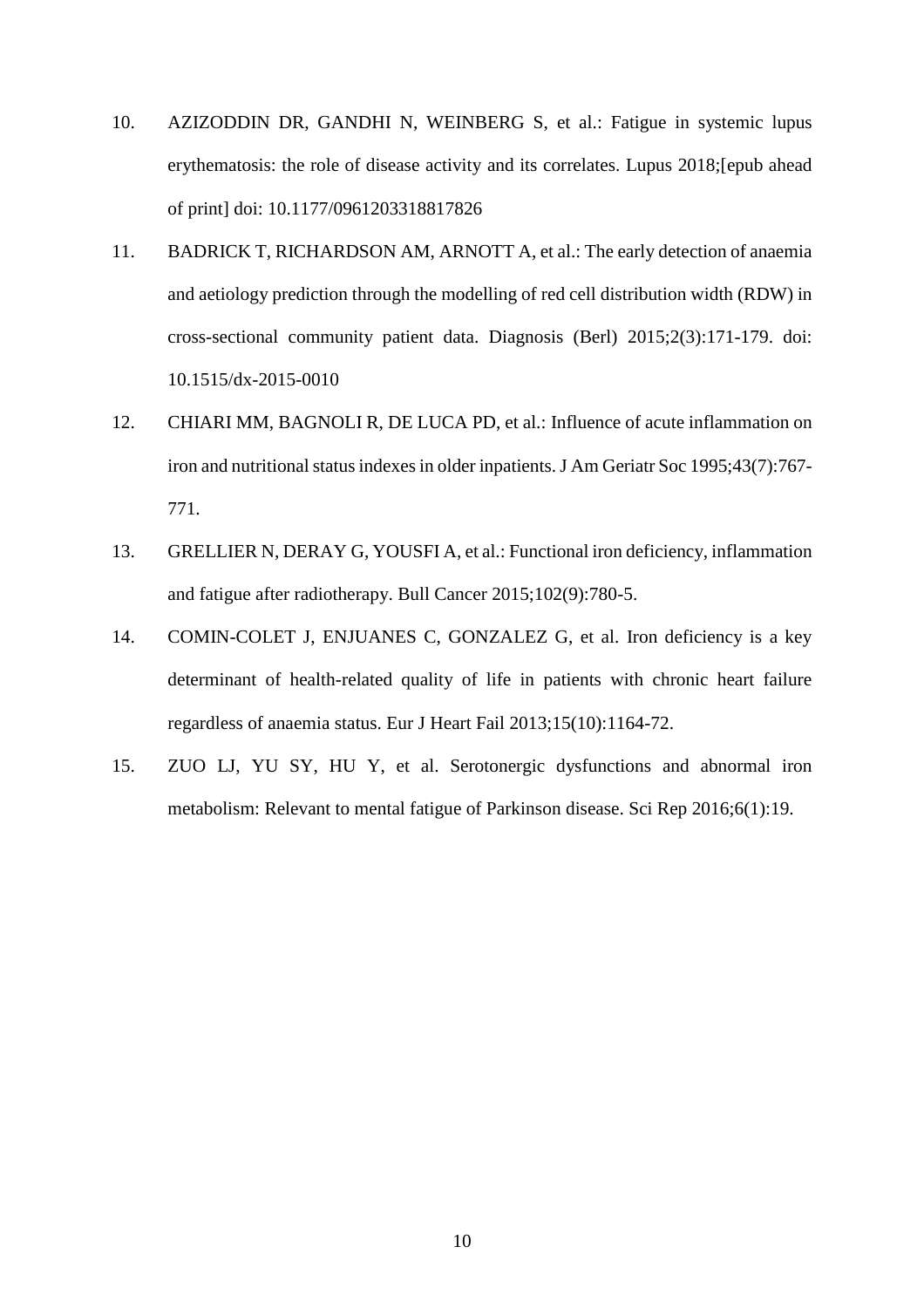# **FIGURES AND TABLES**

# **TABLE 1**

| <b>Characteristic</b>                                                                                                                          | Group 1            | Group 2              | Group 3             | p Value                |
|------------------------------------------------------------------------------------------------------------------------------------------------|--------------------|----------------------|---------------------|------------------------|
| <b>Number of patients</b>                                                                                                                      | 72                 | 106                  | 47                  |                        |
| Mean age [Years] (SD)                                                                                                                          | $21.3 \ (\pm 4.4)$ | 43.7 $(\pm 14.1)$    | 46.4 $(\pm 15.9)$   | $< 0.001$ <sup>a</sup> |
| Female $(\% )$                                                                                                                                 | 65 (90%)           | 101 (95%)            | 44 (94%)            | 0.42                   |
| Ethnicity $(\% )$                                                                                                                              |                    |                      |                     |                        |
| Caucasian                                                                                                                                      | 23 (32%)           | 61 (58%)             | 17 (36%)            |                        |
| Afro-Caribbean                                                                                                                                 | 18 (25%)           | 29 (27%)             | $\Omega$            |                        |
| South Asian                                                                                                                                    | 22 (31%)           | $10(9\%)$            | $5(11\%)$           |                        |
| East Asian                                                                                                                                     | 4(6%)              | $\theta$             | 19 (40%)            |                        |
| Other                                                                                                                                          | 5(6%)              | 6(6%)                | 6(13%)              |                        |
| Mean Hb $[g/L]$ (SD)                                                                                                                           | $128.7 (\pm 16.8)$ | $123.9 \ (\pm 16.5)$ | $126.4 (\pm 14.8)$  | 0.28                   |
| Range                                                                                                                                          | 76-171             | 74-155               | 96-156              |                        |
| Mean RDW $[\%]$ (SD)                                                                                                                           | 14.2 $(\pm 1.9)$   | 14.2 $(\pm 1.7)$     | 13.3 $(\pm 1.7)$    | 0.001 <sup>b</sup>     |
| Range                                                                                                                                          | 12.0-22.0          | 11.9-21.1            | $10.7 - 18.8$       |                        |
| <b>Fatigue Score</b>                                                                                                                           |                    |                      |                     |                        |
| Mean FACIT score (SD)                                                                                                                          | 33.4 $(\pm 14.8)$  |                      | $29.9 \ (\pm 12.7)$ | 0.13                   |
| Mean Vitality score (SD)                                                                                                                       |                    | $45.5 (\pm 10.3)$    |                     |                        |
| Mean disease duration [years] (SD)                                                                                                             | $8.0 \ (\pm 4.7)$  | $15.5 \ (\pm 9.7)$   | $9.9 \ (\pm 6.6)$   | $< 0.001$ <sup>c</sup> |
| <sup>a</sup> Significant difference between Cohort 1 and Cohorts 2, 3<br><sup>b</sup> Significant difference between Cohort 3 and Cohorts 1, 2 |                    |                      |                     |                        |

<sup>c</sup> Significant difference between Cohort 1 and Cohort 2; and between Cohort 2 and Cohort 3

# **FIGURE 1**